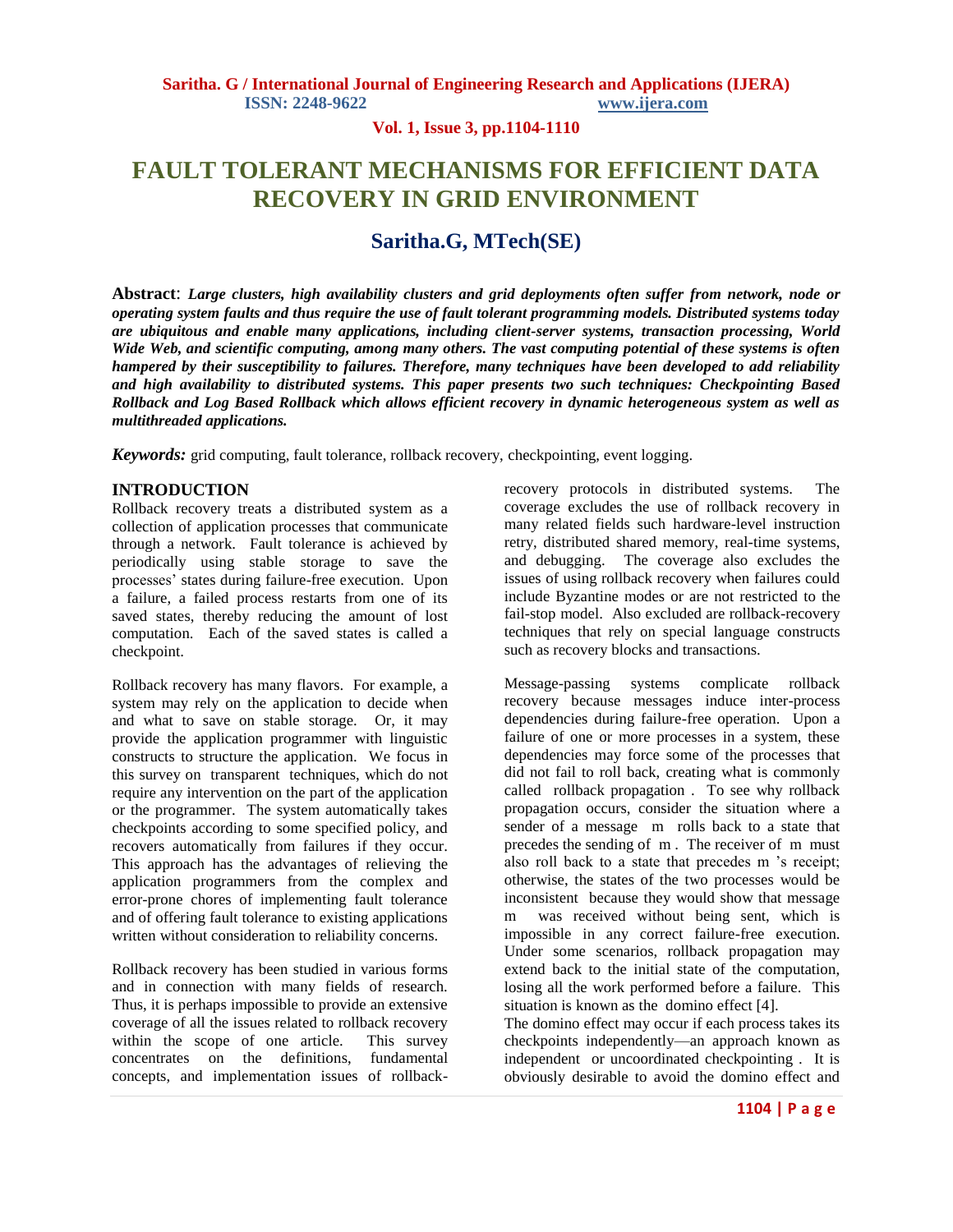### **Vol. 1, Issue 3, pp.1104-1110**

therefore several techniques have been developed to prevent it. One such technique is to perform coordinated checkpointing in which processes coordinate their checkpoints in order to save a system-wide consistent state [8]. This consistent set of checkpoints can then be used to bound rollback propagation. Alternatively, communication-induced checkpointing forces each process to take checkpoints based on information piggybacked on the application messages it receives from other processes. Checkpoints are taken such that a systemwide consistent state always exists on stable storage, thereby avoiding the domino effect.

These approaches discussed above implement checkpoint-based rollback recovery, which relies only on checkpoints to achieve fault-tolerance. In contrast, log-based rollback recovery combines checkpointing with logging of nondeterministic events. Log-based rollback recovery relies on the piecewise deterministic (PWD) assumption [2], which postulates that all nondeterministic events that a process executes can be identified and that the information necessary to replay each event during recovery can be logged in the event's determinant [4]. By logging and replaying the nondeterministic events in their exact original order, a process can deterministically recreate its pre-failure state even if this state has not been checkpointed. Log-based rollback recovery in general enables a system to recover beyond the most recent set of consistent checkpoints. It is therefore particularly attractive for applications that frequently interact with the outside world, which consists of all input and output devices that cannot roll back. Log-based rollback recovery has three flavors, depending on how the determinants are logged to stable storage. In pessimistic logging , the application has to block waiting for the determinant of each nondeterministic event to be stored on stable storage before the effects of that event can be seen by other processes or the outside world. Pessimistic logging simplifies recovery but hurts failure-free performance. In optimistic logging, the application does not block, and determinants are spooled to stable storage asynchronously. Optimistic logging reduces the failure-free overhead, but complicates recovery. Finally, in causal logging, low failure-free overhead and simpler recovery are combined by striking a balance between optimistic and pessimistic logging.

### **2. RELATED WORK**

#### **2.1 System Model:**

A message-passing system consists of a fixed number of processes that communicate only through messages. Throughout this survey, we use N to denote the total number of processes in a system. Processes cooperate to execute a distributed application program and interact with the outside world by receiving and sending input and output messages, respectively. Figure 1 shows a sample system consisting of three processes, where horizontal lines extending toward the right-hand side represent the execution of each process, and arrows between processes represent messages.



Figure 1. An example of a message-passing system with three processes.

#### **2.2 Consistent system states**

A global state of a message-passing system is a collection of the individual states of all participating processes and of the states of the communication channels. Intuitively, a consistent global state is one that may occur during a failure-free, correct execution of a distributed computation. More precisely, a consistent system state is one in which if a process's state reflects a message receipt, then the state of the corresponding sender reflects sending that message. For example, Figure 2 shows two examples of global states—a consistent state in Figure 2(a), and an inconsistent state in Figure 2(b). Note that the consistent state in Figure 2(a) shows message m1 to have been sent but not yet received. This state is consistent, because it represents a situation in which the message has left the sender and is still traveling across the network. On the other hand, the state in Figure 2(b) is inconsistent because process P2 is shown to have received m2 but the state of process P1 does not reflect sending it. Such a state is impossible in any failure-free, correct computation.

Inconsistent states occur because of failures. For example, the situation shown in part (b) of Figure 2 may occur if process P1 fails after sending message m2 to P2 and then restarts at the state shown in the figure.A fundamental goal of any rollback-recovery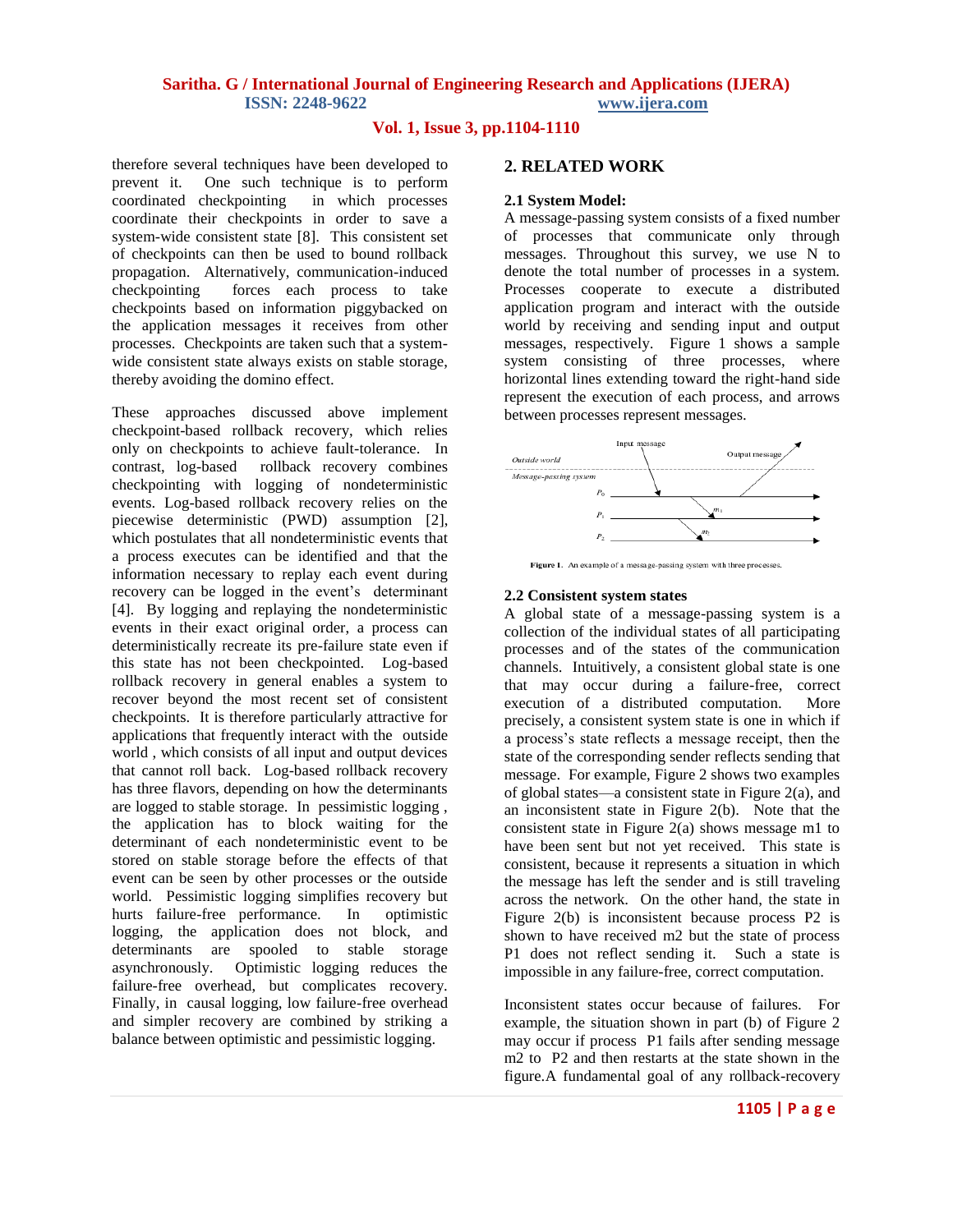### **Vol. 1, Issue 3, pp.1104-1110**

protocol is to bring the system into a consistent state when inconsistencies occur because of a failure. The reconstructed consistent state is not necessarily one that has occurred before the failure. It is sufficient that the reconstructed state be one that could have occurred before the failure in a failure-free, correct execution.



#### **2.3 In-Transit Messages**

In Figure  $2(a)$ , the global state shows that message m1 has been sent but not yet received. We call such a message an in-transit message. When in-transit messages are part of a global system state, these messages do not cause any inconsistency. However, depending on whether the system model assumes reliable communication channels, rollback-recovery protocols may have to guarantee the delivery of intransit messages when failures occur. For example, the rollback-recovery protocol in Figure 3(a) assumes reliable communications, and therefore it must be implemented on top of a reliable communication protocol layer. In contrast, the rollback-recovery protocol in Figure 3(b) does not assume reliable communications.

Reliable communication protocols ensure the reliability of message delivery during failure-free executions. They cannot, however, ensure by themselves the reliability of message delivery in the presence of process failures. For instance, if an intransit message is lost because the intended receiver has failed, conventional communication protocols will generate a timeout and inform the sender that the message cannot be delivered. In a rollback-recovery system, however, the receiver will eventually recover. Therefore, the system must mask the timeout from the application program at the sender process and must make in-transit messages available to the intended receiver process after it recovers, in order to ensure a consistent view of the reliable system . On the other hand, if a system





Figure3:<br>Implementation of rollback-recovery (a) on top of a reliable communication protocol; (b) directly on top of unreliable communication channels.

model assumes unreliable communication channels, as in Figure 3(b), then the recovery protocol need not handle in-transit messages in any special way. Indeed, lost in-transit messages because of process failures cannot be distinguished from those caused by communication failures in an unreliable communication channel. Therefore, the loss of intransit messages due to either communication or process failure is an event that can occur in any failure-free, correct execution of the system.

#### **2.4 Checkpointing Protocols and the Domino Effect**

In checkpointing protocols, each process periodically saves its state on stable storage. The saved state contains sufficient information to restart process execution. A consistent global checkpoint is a set of N local checkpoints, one from each process, forming a consistent system state. Any consistent global checkpoint can be used to restart process execution upon a failure. Nevertheless, it is desirable to minimize the amount of lost work by restoring the system to the most recent consistent global checkpoint, which is called the recovery line [4][5]. Processes may coordinate their checkpoints to form consistent states, or may take checkpoints independently and search for a consistent state during recovery out of the set of saved individual checkpoints. The second style, however, can lead to the domino effect [4]. For example, Figure 4 shows an execution in which processes take their checkpoints—represented by black bars—without coordinating with each other. Each process starts its execution with an initial checkpoint. Suppose process P2 fails and rolls back to checkpoint C. The rollback "invalidates" the sending of message m6, and so P1 must roll back to checkpoint B to "invalidate" the receipt of that message. Thus, the invalidation of message m 6 propagates the rollback of process P2 to process P1, which in turn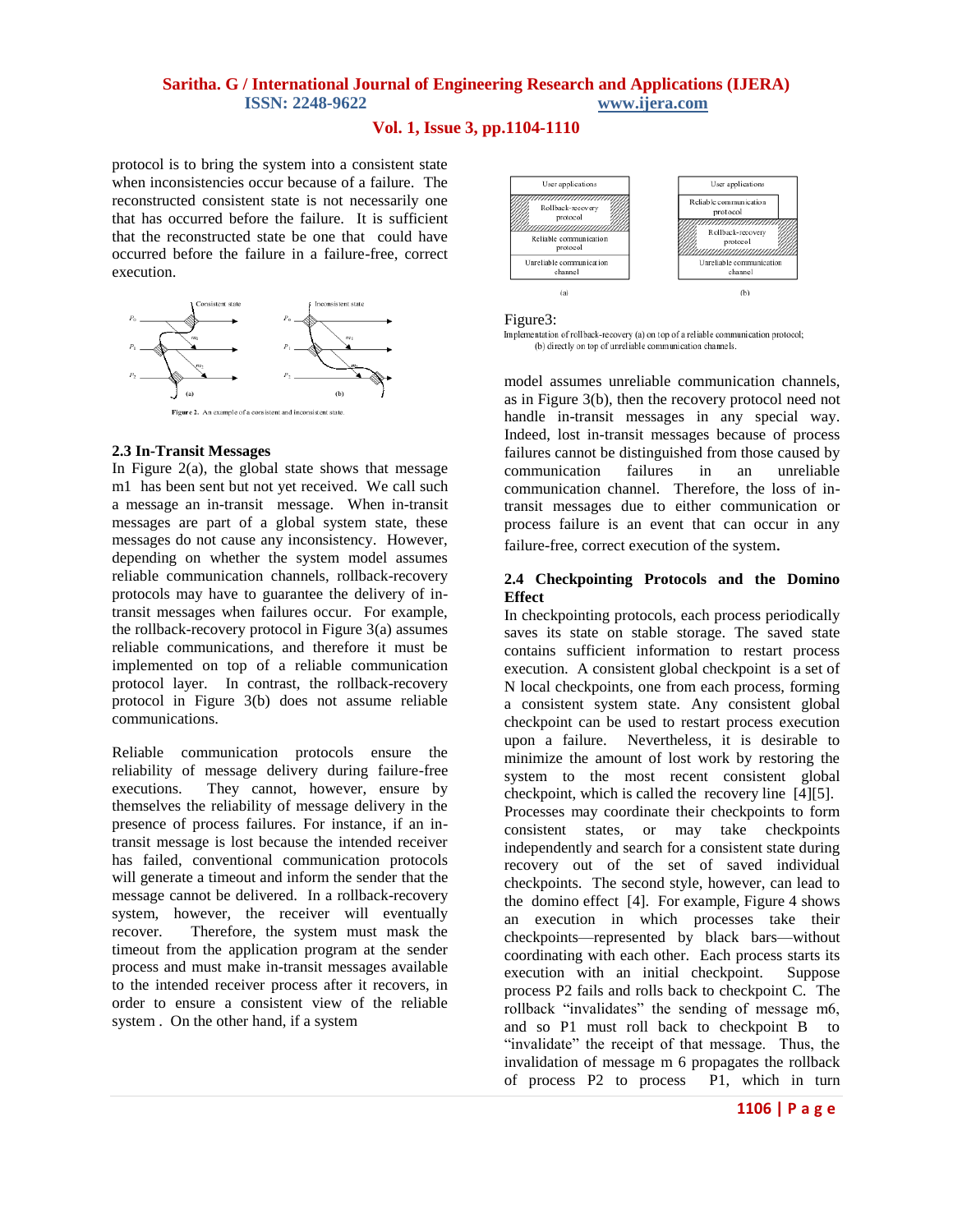### **Vol. 1, Issue 3, pp.1104-1110**

"invalidates" message m7 and forces P0 to roll back as well.



Figure4:

Rollback propagation, recovery line and the domino effect.

This cascaded rollback may continue and eventually may lead to the domino effect, which causes the system to roll back to the beginning of the computation, in spite of all the saved checkpoints. In the example shown in Figure 5, cascading rollbacks due to the single failure of process P2 may result in a recovery line that consists of the initial set of checkpoints, effectively causing the loss of all the work done by all processes. To avoid the domino effect, processes need either to coordinate their checkpoints so that the recovery line is advanced as new checkpoints are taken, or to combine checkpointing with event logging.

#### **2.5 Logging Protocols:**

Log-based rollback recovery uses checkpointing and logging to enable processes to replay their execution after a failure beyond the most recent checkpoint. This is useful when interactions with the outside world are frequent, since it enables a process to repeat its execution and be consistent with output sent to the outside world without having to take expensive checkpoints before sending such output. Additionally, log-based recovery generally is not susceptible to the domino effect, thereby allowing processes to use uncoordinated checkpointing if desired.

Log-based recovery relies on the piecewise deterministic ( PWD) assumption. Under this assumption, the rollback recovery protocol can identify all the nondeterministic events executed by each process, and for each such event, logs a determinant that contains all information necessary to replay the event should it be necessary during recovery.

A state interval is recoverable if there is sufficient information to replay the execution up to that state interval despite any future failures in the system. Also, a state interval is stable if the determinant of the nondeterministic event that started it is logged on stable storage [1]. A recoverable state interval is always stable, but the opposite is not always true [8].

Figure 5 shows an execution in which the only nondeterministic events are message deliveries. Suppose that processes P 1 and P2 fail before logging the determinants corresponding to the deliveries of m6 and m5, respectively, while all other determinants survive the failure. Message m7 becomes an orphan message because process P2 cannot guarantee the regeneration of the same m6 during recovery, and P1 cannot guarantee the regeneration of the same m7 without the original m6. As a result, the surviving process P0 becomes an orphan process and is forced to roll back



Figure 5: Message logging for deterministic replay.

as well. States X , Y and Z form the maximum recoverable state [8], i.e., the most recent recoverable consistent system state. Processes P0 and P2 roll back to checkpoints A and C, respectively, and replay the deliveries of messages m4 and m2, respectively, to reach states X and Z. Process P1 rolls back to checkpoint B and replays the deliveries of m1 and m3 in their original order to reach state Y. During recovery, log-based rollback-recovery protocols force the execution of the system to be identical to the one that occurred before the failure, up to the maximum recoverable state. Therefore, the system always recovers to a state that is consistent with the input and output interactions that occurred up to the maximum recoverable state.

#### **2.6 Checkpoint-Based Rollback Recovery**

Upon a failure, checkpoint-based rollback recovery restores the system state to the most recent consistent set of checkpoints, i.e. the recovery line [4][5]. It does not rely on the PWD assumption, and so does not need to detect, log, or replay nondeterministic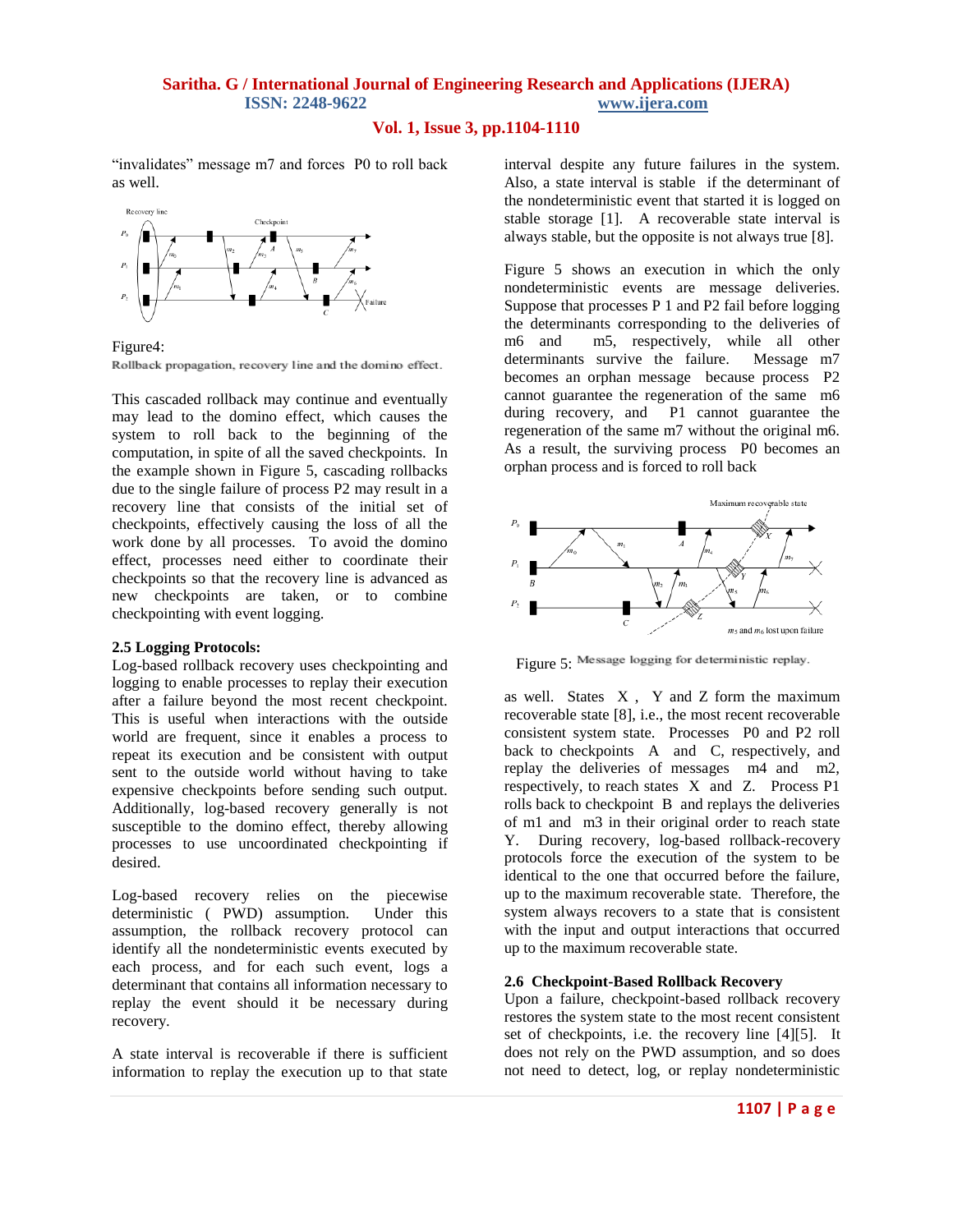### **Vol. 1, Issue 3, pp.1104-1110**

events. Checkpoint-based protocols are therefore less restrictive and simpler to implement than log-based rollback recovery. But checkpoint-based rollback recovery does not guarantee that pre-failure execution can be deterministically regenerated after a rollback. Therefore, checkpoint-based rollback recovery is ill suited for applications that require frequent interactions with the outside world, since such interactions require that the observable behavior of the system during recovery be the same as during failure-free operation.

Checkpoint-based rollback-recovery techniques can be classified into three categories: uncoordinated checkpointing , coordinated checkpointing , and communication-induced checkpointing. We examine each category in detail.

#### **2.6.1 Uncoordinated Checkpointing**

Uncoordinated checkpointing allows each process maximum autonomy in deciding when to take checkpoints. The main advantage of this autonomy is that each process may take a checkpoint when it is most convenient. For example, a process may reduce the overhead by taking checkpoints when the amount of state information to be saved is small [5]. But there are several disadvantages. First, there is the possibility of the domino effect, which may cause the loss of a large amount of useful work, possibly all the way back to the beginning of the computation. Second, a process may take a useless checkpoint that will never be part of a global consistent state. Useless checkpoints are undesirable because they incur overhead and do not contribute to advancing the recovery line. Third, uncoordinated checkpointing forces each process to maintain multiple checkpoints, and to invoke periodically a garbage collection algorithm to reclaim the checkpoints that are no longer useful. Fourth, it is not suitable for applications with frequent output commits because these require global coordination to compute the recovery line, negating much of the advantage of autonomy.

#### **2.6.2 Coordinated Checkpointing**

Coordinated checkpointing requires processes to orchestrate their checkpoints in order to form a consistent global state. Coordinated checkpointing simplifies recovery and is not susceptible to the domino effect, since every process always restarts from its most recent checkpoint. Also, coordinated checkpointing requires each process to maintain only

one permanent checkpoint on stable storage, reducing storage overhead and eliminating the need for garbage collection. Its main disadvantage, however, is the large latency involved in committing output, since a global checkpoint is needed before output can be committed to the outside world.

A straightforward approach to coordinated checkpointing is to block communications while the checkpointing protocol executes [2]. A coordinator takes a checkpoint and broadcasts a request message to all processes, asking them to take a checkpoint. When a process receives this message, it stops its execution, flushes all the communication channels, takes a *tentative* checkpoint, and sends an acknowledgment message back to the coordinator. After the coordinator receives acknowledgments from all processes, it broadcasts a commit message that completes the two-phase checkpointing protocol. After receiving the commit message, each process removes the old permanent checkpoint and atomically makes the *tentative* checkpoint permanent. The process is then free to resume execution and exchange messages with other processes. This straightforward approach, however, can result in large overhead, and therefore non-blocking checkpointing schemes are preferable [8][7].

#### **2.6.3 Communication-induced Checkpointing**

*Communication-induced checkpointing* avoids the domino effect while allowing processes to take some of their checkpoints independently [8]. However, process independence is constrained to guarantee the eventual progress of the recovery line, and therefore processes may be forced to take additional checkpoints. The checkpoints that a process takes independently are called *local* checkpoints, while those that a process is forced to take are called *forced*  checkpoints. Communication-induced checkpointing piggybacks protocol-related information on each application message. The receiver of each application message uses the piggybacked information to determine if it has to take a forced checkpoint to advance the global recovery line. The forced checkpoint must be taken before the application may process the contents of the message, possibly incurring high latency and overhead. It is therefore desirable in these systems to reduce the number of forced checkpoints to the extent possible. In contrast with coordinated checkpointing, no special coordination messages are exchanged.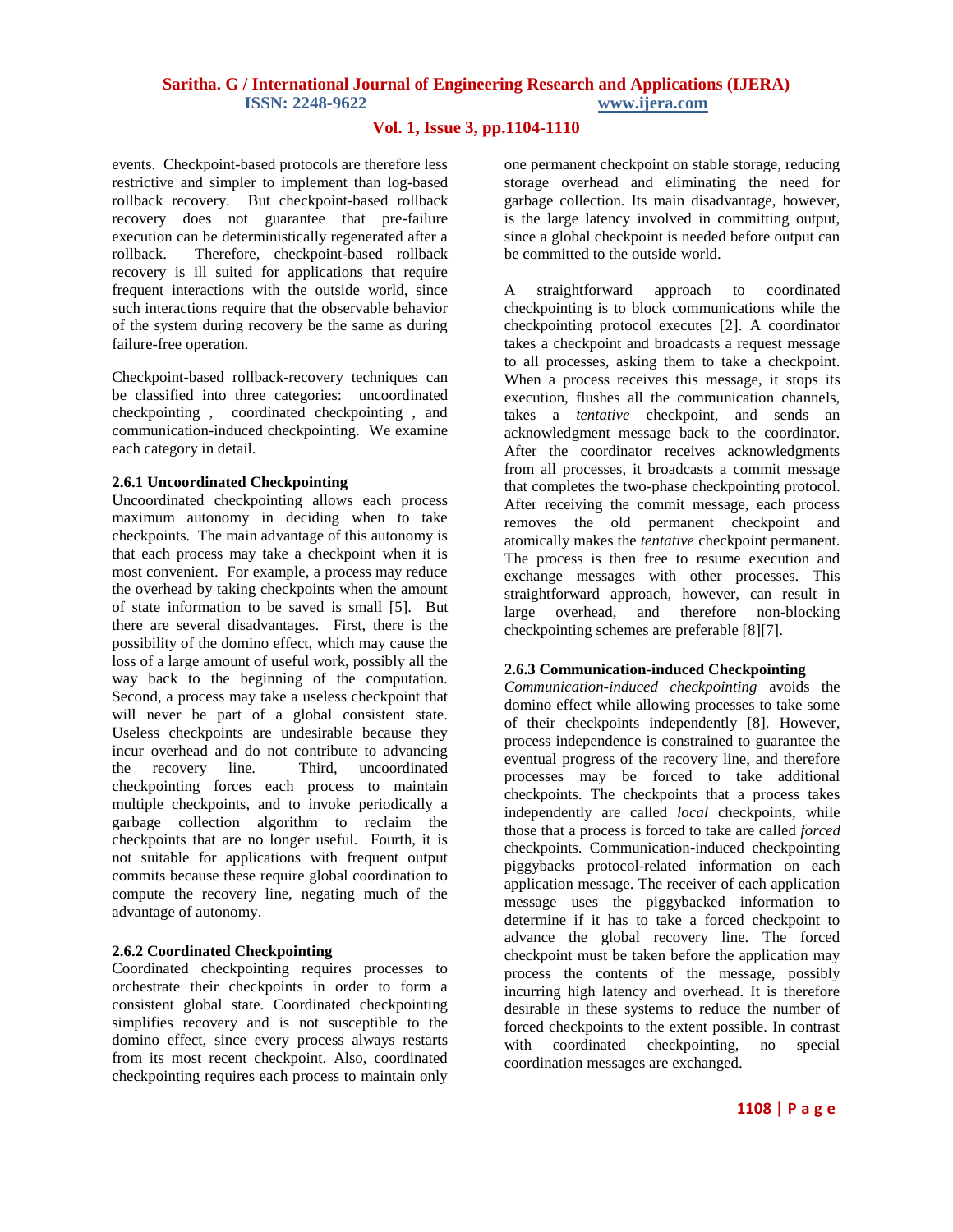### **Vol. 1, Issue 3, pp.1104-1110**

#### **2.7 Log-Based Rollback Recovery**

As opposed to checkpoint-based rollback recovery, log-based rollback recovery makes explicit use of the fact that a process execution can be modeled as a sequence of deterministic state intervals, each starting with the execution of a nondeterministic event [7]. Such an event can be the receipt of a message from another process or an event internal to the process.

Log-based rollback-recovery protocols guarantee that upon recovery of all failed processes, the system does not contain any orphan process, i.e., a process whose state depends on a nondeterministic event that cannot be reproduced during recovery. The way in which a specific protocol implements this condition affects the protocol's failure-free performance overhead, latency of output commit, and simplicity of recovery and garbage collection, as well as its potential for rolling back correct processes. There are three flavors of these protocols:

- Pessimistic log-based rollback-recovery protocols guarantee that orphans are never created due to a failure. These protocols simplify recovery, garbage collection and output commit, at the expense of higher failure-free performance overhead.
- Optimistic log-based rollback-recovery protocols reduce the failure-free performance overhead, but allow orphans to be created due to failures. The possibility of having orphans complicates recovery, garbage collection and output commit.
- Causal log-based rollback-recovery protocols attempt to combine the advantages of low performance overhead and fast output commit, but they may require complex recovery and garbage collection.

#### **2.8 Combining Log-Based Recovery with Coordinated Checkpointing**

Log-based recovery has been traditionally presented as a mechanism to allow the use of *uncoordinated*  checkpointing with no domino effect. But a system may also combine event logging with coordinated checkpointing, yielding several benefits with respect to performance and simplicity [2][4]. These benefits include those of coordinated checkpointing—such as the simplicity of recovery and garbage collection and those of logbased recovery—such as fast output commit. Most prominently, this combination obviates the need for flushing the volatile message logs to

stable storage in a sender-based logging implementation. Thus, there is no need for maintaining large logs on stable storage, resulting lower performance overhead and simpler implementations. The combination of coordinated checkpointing and message logging has been shown to outperform one with uncoordinated checkpointing and message logging [2]. Therefore, the purpose of logging should no longer be to allow uncoordinated checkpointing. Rather, it should be the desire for enabling fast output commit for those applications that need this feature.

### **3 Conclusion**

We have reviewed and compared different approaches to rollback recovery with respect to a set of properties including the assumption of piecewise<br>determinism, performance overhead, storage determinism, performance overhead, storage overhead, ease of output commit, ease of garbage collection, ease of recovery, freedom from domino effect, freedom from orphan processes, and the extent of rollback. These approaches fall into two broad categories: checkpointing protocols and log-based recovery protocols.

Checkpointing protocols require the processes to take periodic checkpoints with varying degrees of coordination. At one end of the spectrum, coordinated checkpointing requires the processes to coordinate their checkpoints to form global consistent system states. Coordinated checkpointing generally simplifies recovery and garbage collection, and yields good performance in practice. At the other end of the spectrum, uncoordinated checkpointing does not require the processes to coordinate their checkpoints, but it suffers from potential domino effect, complicates recovery, and still requires coordination to perform output commit or garbage collection.

Between these two ends are communication-induced checkpointing schemes that depend on the communication patterns of the applications to trigger checkpoints. These schemes do not suffer from the domino effect and do not require coordination. Recent studies, however, have shown that the nondeterministic nature of these protocols complicates garbage collection and degrades performance.

Log-based rollback recovery based on the *PWD*  assumption is often a natural choice for applications that frequently interact with the outside world. Logbased recovery allows efficient output commit, and has three flavors, pessimistic, optimistic, and causal.